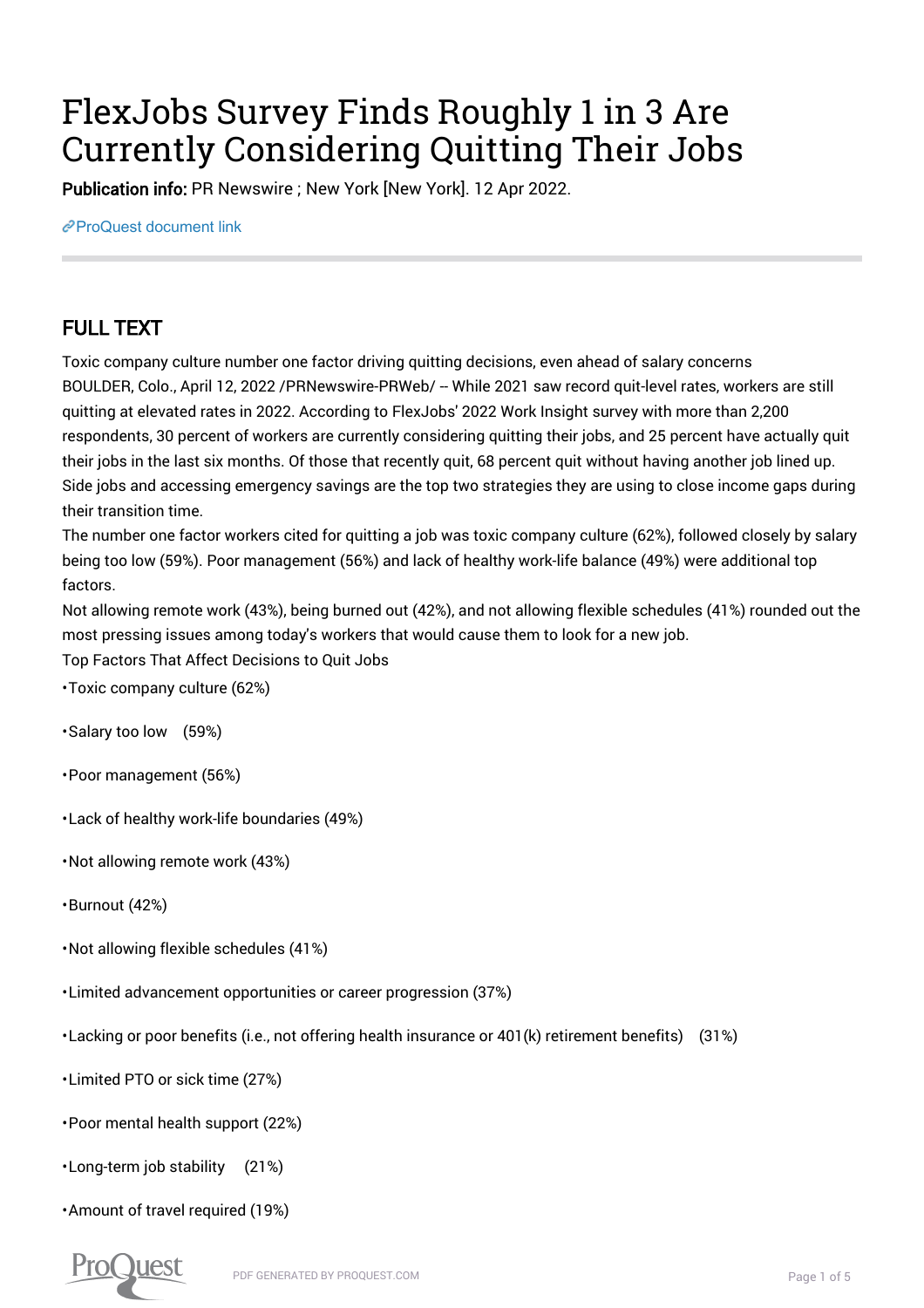• Not having diversity, equity, and inclusion initiatives in place (19%)

• Lack of connection to company's mission (18%)

• Concerns over COVID-19 vaccine requirements (17%)

"Our data clearly highlights that toxic company culture drives people to leave their jobs more than any other single factor," said Sara Sutton, Founder and CEO of FlexJobs. "Especially with many companies now transitioning to permanent hybrid workplaces, it's critical that leaders emphasize building healthy cultures that are inclusive of all their workers' needs and locations, whether they're on-site or remote," Sutton concluded.

Additional findings about workers' behaviors and attitudes around quitting include:

Rage-Quitting

• 15% have felt very tempted to rage-quit, and 4% actually did rage-quit in the last year

• 14% say they have known someone who has rage-quit

• 10% say they have rage-quit in the past (2020 or earlier)

#### Giving Notice

• Majority (60%) think two weeks' notice is the right amount of notice to give an employer

• 22% think one month is appropriate

• 11% say less than two weeks' notice is acceptable, and the remaining 7% weren't sure

Career Changers

• Of those whose employment hope is specifically to find a new job in the next three to six months, more than half (57%) say that they are looking for a new job in a different career

• Over three-quarters (79%) say they've tried in the past to change careers or are currently trying

How to Resign From Your Job Gracefully

For those considering or about to resign their jobs, FlexJobs' career coaching team recommends following these steps:

1. Make a Plan

The first step to resigning gracefully is to plan it out. Whether you are quitting your job because of a great opportunity or because you are looking to get out of a toxic situation, you want to handle your resignation with care. Ahead of resigning, think through what you want to say and prepare talking points ahead of time. Often, the conversation feels awkward and isn't easy, so as much preparation as you can do ahead of time will help.

#### 2. Find and Give Time

Timing is everything, particularly when you want to resign your job gracefully. For example, if your boss is always busy on Monday mornings, it might be better to resign Monday afternoon or even Tuesday morning so your boss can better focus on what you're saying. You'll also want to give your supervisor a reasonable amount of notice that you're leaving. Though two weeks is generally the gold standard, some companies request that you give more notice if you're resigning from a more senior or technical position. Double-check your documents to see what might be requested or even required of you.

And finally, even if you do give two or more weeks' notice, be prepared for the company to ask you to leave

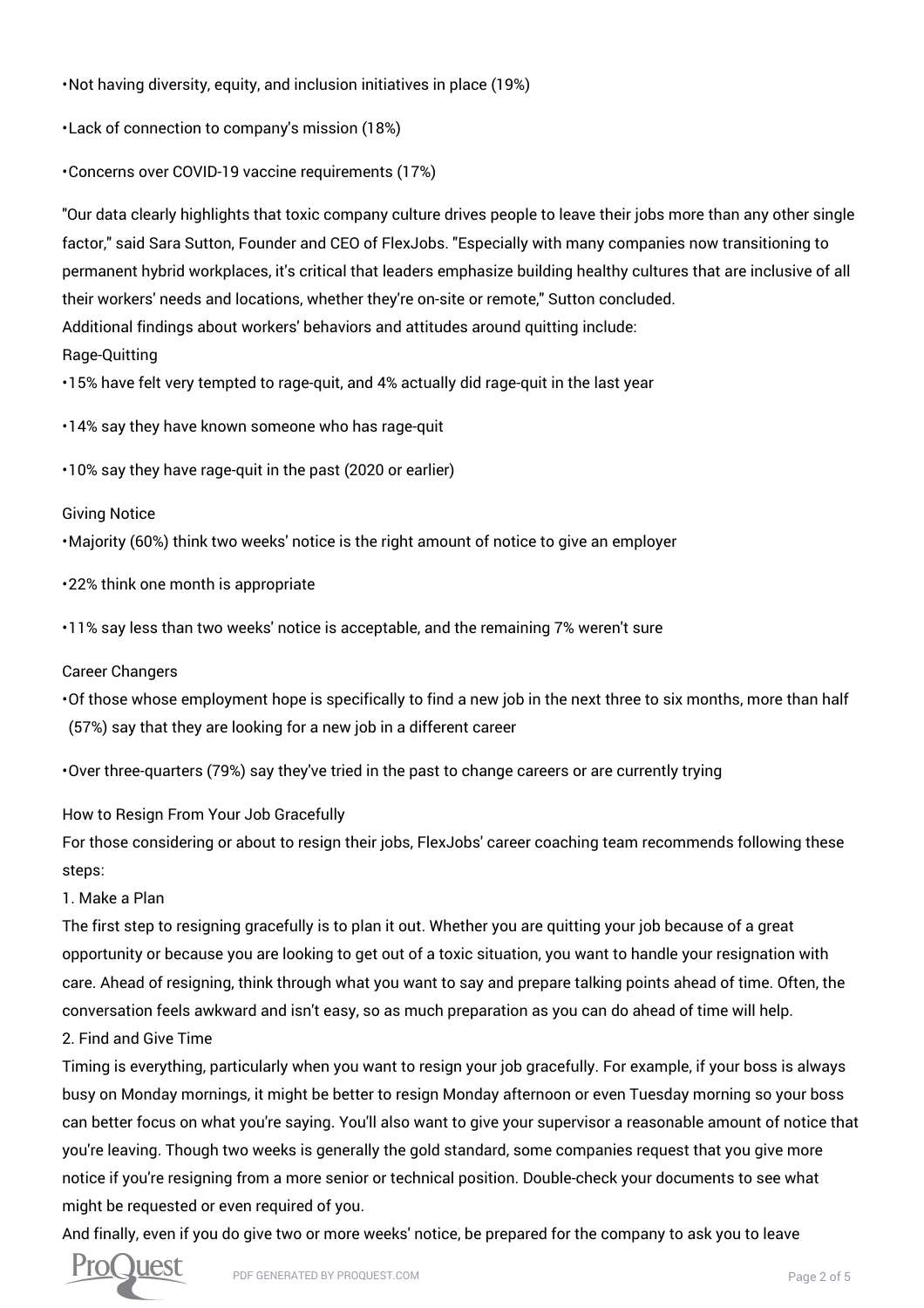immediately. Not all companies allow staff to continue working after they've resigned, even when you're parting on good terms. Be prepared to leave that day, and don't take it personally.

3. Notify Your Supervisor

Part of resigning gracefully means telling your immediate supervisor about your resignation first. After you've talked to your boss, you can share your plans with colleagues. Because this can often be a difficult conversation, many people would prefer to email their resignation letter and leave it at that. However, resigning face-to-face, even if that's over video chat, is the most professional way to resign.

No matter how fabulous or awful your boss is, it's best to keep things simple and positive, or at least neutral. It's not advisable to be angry or mean when resigning. Focus on the positives of your time at the company, and let your supervisor know you appreciate the opportunities you've been given.

Finally, during your discussion with your boss, confirm that they will notify HR about your resignation on your behalf. Or, confirm that you need to submit your resignation to HR directly.

#### 4. Share the Information

As part of your graceful resignation, create a document that includes passwords, deadlines, or anything that someone stepping into your role needs to know. Leave things neat, tidy, and in good shape so your boss—or whoever takes over your workload when you leave—can step right in and not miss a beat.

5. Lend a Helping Hand

While your replacement likely won't be hired until you're gone, it's possible an internal person may replace you and can start learning the role immediately. If that's the case, offer to train that person before you leave.

However, the company likely won't post your position for a while (and then they need time to interview, hire, and onboard), so consider offering to train your replacement after you leave. You'll need to get an OK from your new employer, but being available for a quick Q and A with your replacement will go a long way toward resigning with grace.

6. Keep Working Through the End

During the last few weeks of your employment, continue performing at the high standards you have in the past, and be the professional the company has come to know. Tie up any loose ends as much as you can, answer any questions your boss or coworkers may have about projects, and let clients know they're in good hands.

7. Attend the Exit Interview

Finally, make sure you participate in the exit interview, but do so with care. Most companies conduct exit interviews to understand why you're leaving and to see if there's anything the company can do to stop others from resigning. While it is a chance for you to provide feedback to the company, any feedback you do give should be professional and constructive.

You may want to trash-talk your now former boss and colleagues. Though your feedback may be accurate, it may not be well-received. While you shouldn't lie about your reasons for leaving, sometimes it's best to be a bit vague. Just like the conversation with your boss, try to find something positive about your time with the company to talk about. If you can't find anything, stick with neutral responses.

For more information, please visit https://www.flexjobs.com/blog/post/survey-resignation-workers-consideringquitting-jobs/ or contact Kathy Gardner at kgardner@flexjobs.com.

\*FlexJobs created the survey, which was promoted to general audiences and its subscribers/members primarily through social media and newsletters. FlexJobs used a multiple choice and multi-select question format via SurveyMonkey's online platform. The survey ran from February 23, 2022, to March 7, 2022.

Demographic breakdown of the 2,202 respondents: Gender: women (72%), men (26%), prefer not to identify (2%);

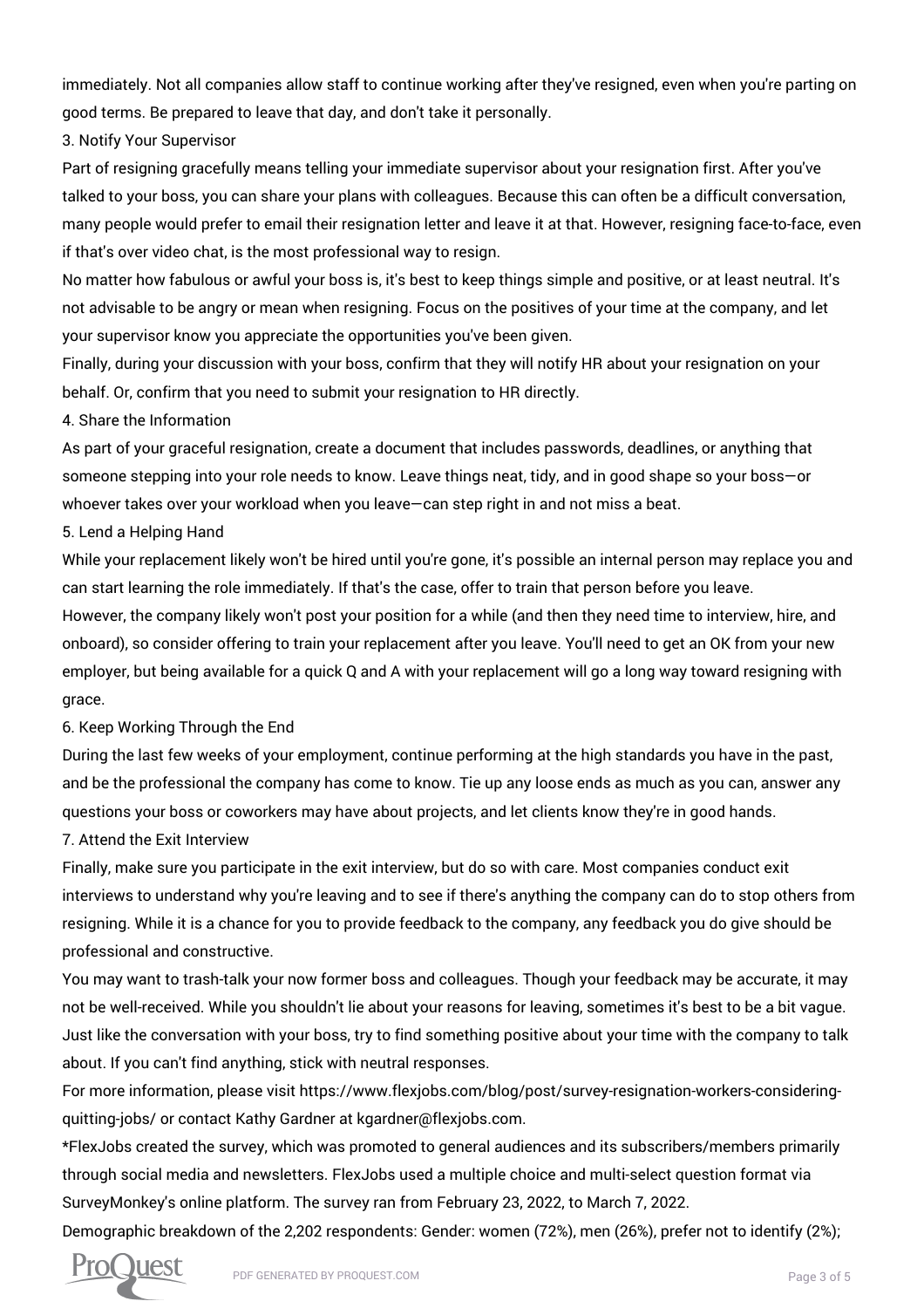Generation: Gen Z (8%), millennial/Gen Y (36%), Gen X (37%), baby boomer (18%), silent generation (1%); Education: less than a high school degree (2%), high school degree or equivalent (7%), some college but no degree (17%), associate's or bachelor's degree (48%), graduate degree (26%); Career level: entry-level (16%), experienced (55%), manager (18%), senior-level manager (10%); Thirty-four percent had children 18 or younger living at home with them.

#### About FlexJobs

FlexJobs is the leading career service specializing in remote and flexible jobs, with over 100 million people having used its resources since 2007. FlexJobs provides the largest database of vetted remote and flexible job listings, from entry-level to executive, startups to public companies, part-time to full-time and freelance. To support job seekers in all phases of their journey, FlexJobs also offers expert advice and career coaching services. In addition, FlexJobs works with leading companies to recruit quality remote talent and optimize their remote and flexible workplace. A trusted source for data, trends, and insight, FlexJobs has been cited in top national outlets, including CNN, The Wall Street Journal, The New York Times, CNBC, Forbes magazine, and many more. FlexJobs also has partner sites Remote.co and Job-Hunt.org to help round out its content and job search offerings. Follow FlexJobs on LinkedIn, Facebook, Twitter, Instagram, TikTok, and YouTube.

#### Media Contact

Kathy Gardner, FlexJobs, (203) 253-9531, kgardner@flexjobs.com SOURCE FlexJobs CREDIT: FlexJobs

### DETAILS

| Subject:                       | Resignations; Corporate culture; Careers; Baby boomers; Supervisors; Employment;<br><b>Employment interviews</b> |
|--------------------------------|------------------------------------------------------------------------------------------------------------------|
| <b>Business indexing term:</b> | Subject: Resignations Corporate culture Careers Supervisors Employment<br><b>Employment interviews</b>           |
| <b>Publication title:</b>      | PR Newswire; New York                                                                                            |
| <b>Publication year:</b>       | 2022                                                                                                             |
| <b>Publication date:</b>       | Apr 12, 2022                                                                                                     |
| <b>Dateline:</b>               | BOULDER, Colo.                                                                                                   |
| <b>Publisher:</b>              | <b>PR Newswire Association LLC</b>                                                                               |
| Place of publication:          | New York                                                                                                         |
| <b>Country of publication:</b> | United States, New York                                                                                          |
| <b>Publication subject:</b>    | <b>Business And Economics</b>                                                                                    |
| Source type:                   | Wire Feed                                                                                                        |